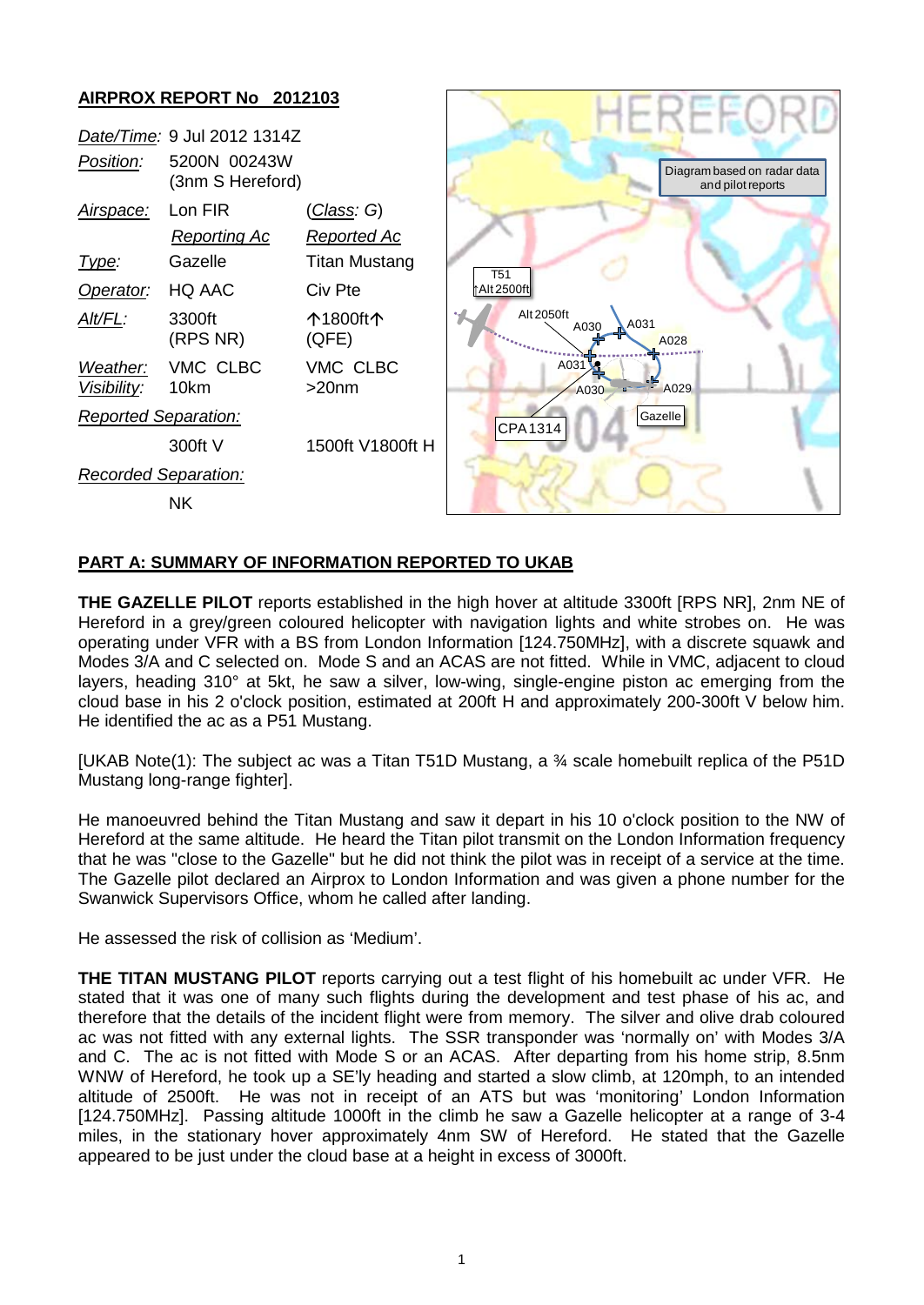Because the Gazelle was stationary, and given the excellent view from its cockpit, he felt there was absolutely no danger [of collision]. He continued the climb and passed in front of the Gazelle at an altitude of approximately 1800ft. In the same period the horizontal separation went from 3 miles to approximately 1800ft, with a similar vertical separation.

About 15-20mins later he heard a call to London Information talking about a 'close call with a Mustang'. Although the reporting pilot said he had 'just managed to get behind the Mustang' he had difficulty believing that it was connected to the incident described, which had seemed to be a 'nonevent' in his opinion.

He assessed there was no risk of collision.

**THE LACC FISO** reports that a Gazelle helicopter was under a BS from London Information when he and another unknown ac talked to each other over the RT. Shortly thereafter the Gazelle pilot requested to file an Airprox. The FISO passed a Swanwick telephone number and spoke to the pilot later that day. The pilot reported that he was hovering at 3200ft over Hereford town at 1318 when he noticed a silver P51 Mustang ac with yellow wing tips heading towards him. The Gazelle pilot positioned his ac to go behind the Mustang; he believed the Mustang was heading SE to NW and that the estimated miss distance was 200ft. The Gazelle pilot reported the Wx as cloudy with showers. The FISO believed the Mustang pilot was not in receipt of a BS with London Information but that he was maintaining a 'listening watch'. He also stated that London Information was busy dealing with departures from the Fairford Airshow.

**ATSI** states that an Airprox was reported by the pilot of a Gazelle helicopter when a Titan Mustang (T51) flew in proximity to him at approximately 3300ft in the vicinity of Hereford. The Gazelle pilot was in the hover at 3300ft on an operational flight and in receipt of a BS from London Information [124.750MHz], transponding Mode 3/A with a discrete squawk. The T51 was on a VFR development and test flight, operating from a home strip and monitoring London Information [124.750MHz].

ATSI had access to both pilot reports, including the T51 pilot's round-robin [planned] flight path diagram, recorded area radar and recording of the London Information frequency. Note: London Information provides a service without the aid of radar.

The Wx at Gloucestershire A/D, 20nm ESE of the Airprox location, was as follows: METAR EGBJ 091320Z 21007KT 180V250 9999 FEW020 SCT034 18/12 Q1011=

Both pilots reported operating in VMC.

The Gazelle pilot called London Information at 1249 and a BS was established. He subsequently reported operating on RPS, although no pressure setting was given on the RTF. There was no further exchange between the Gazelle pilot and FISO until the Airprox was reported on the RTF at 1326.

The T51 pilot departed his home strip in a SE'ly direction, following a course which would take him midway between two known areas of intense aerial activity. The flight of the T51 was not recorded on area radar. The T51 pilot's Airprox report indicates that the ac was being flown at 1800ft on the QFE; its likely altitude, calculated from the available information, was approximately 2050ft. The elevation in the vicinity of the home strip being used is approximately 250ft.

The Gazelle pilot had been executing a RH turn of radius 0.2nm at a Mode C reported level of FL032 for about one minute when (at 1314:00) he made a short unintelligible transmission, followed by an unverified exchange between the Gazelle pilot and an unknown other pilot:

"[Gazelle C/S] *Roger saw it at last minute going approximately two to three hundred feet er in my 1 o'clock."*

*"Er roger just confirm your er that was for the mustang?"*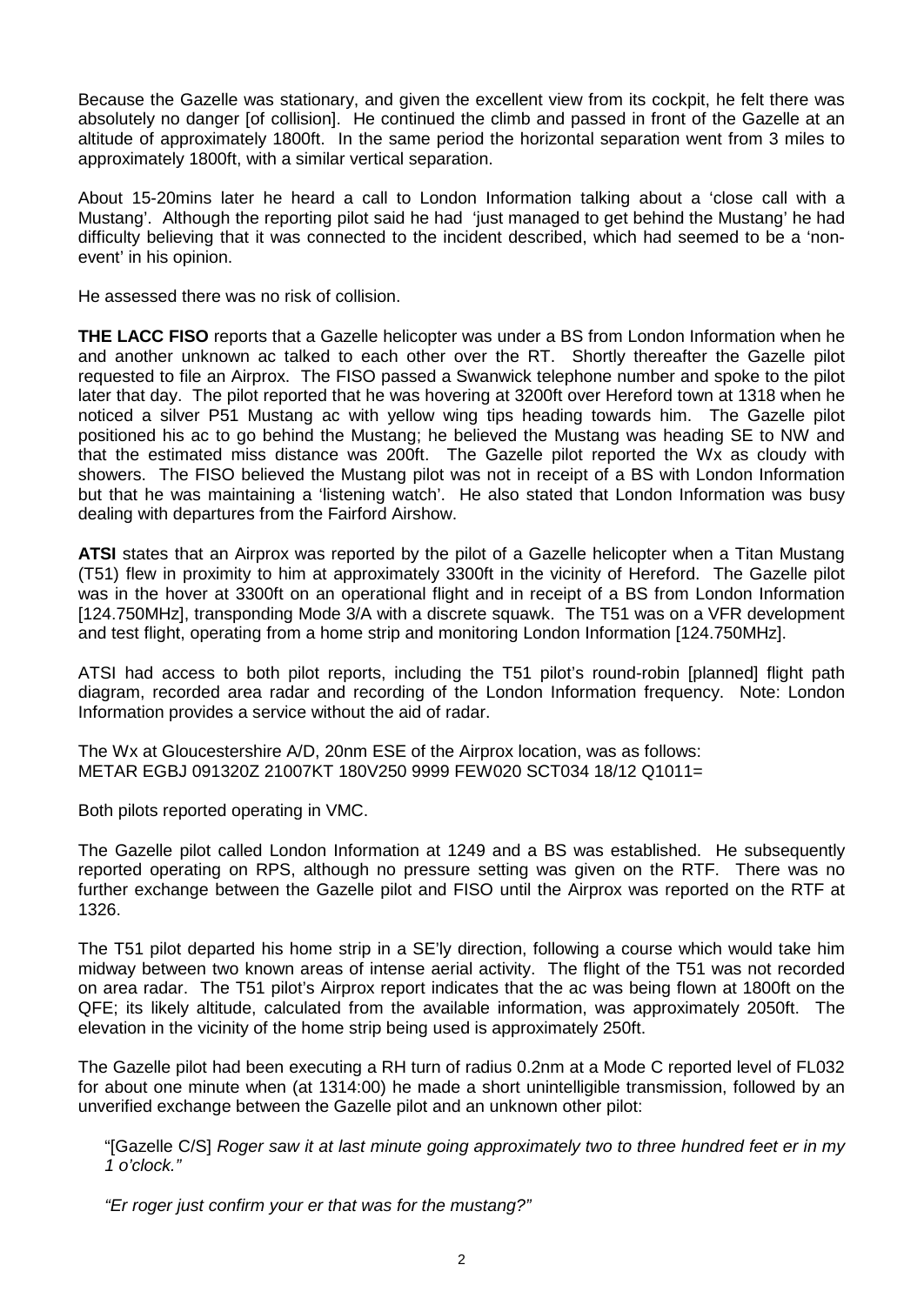*"Roger sir yer I turned away from you at the last minute er you just er came out I was just working a hole in the cloud."*

At 1314:02 the Gazelle was orientated such that it was facing E. The Gazelle pilot continued the turn during the exchange, its level increasing to FL035 before descending again to FL032. At that time the Gazelle was 3nm S of Hereford (not 2nm NE as reported by the pilot).

The theoretical base of area radar coverage at the Airprox position is approximately FL020. The T51 pilot reported that his SSR transponder was 'normally on' but the ac was not seen on the radar recording. However, a transponding ac at the reported level in this location may not be detectable by the available area radar coverage.

ATSI reviewed the available meteorological pressure data and calculated the altitude of the Gazelle as being 3140ft (QNH 1011hPa). Therefore, the evidence presented indicates around 1000ft V distance between the two ac. However, the Gazelle pilot indicates 'working a hole in the cloud' and therefore it may be likely that, given the poor horizontal visual references, perception of vertical distance may have been reduced. The Gazelle pilot was unaware of the T51 ac's presence prior to its first being sighted and both of these factors may have influenced the Gazelle pilot's estimation of the vertical distance between the two ac.

The Gazelle pilot was in a R turn when he saw the T51 which, from RTF, he saw in his 1 o'clock position and which continued away in an E'ly direction.

The Airprox was reported when the Gazelle pilot, in the process of executing a RH turn through E, observed a T51 ac appear in his 1 o'clock position. The Gazelle pilot was unaware of the presence of the T51 prior to it being observed.

**HQ JHC** comments that the Gazelle was being were operated in accordance with Current Military Regulations and the Air Navigation Order 2009. The aircraft was being flown single pilot, carrying out a high workload task requiring the maintenance of a high hover with few references. The selection of a BS from ATC was appropriate for the task. Additionally given the theoretical radar coverage base as being FL020, little chance of timely TI from ATC would have been gained from having a TS. JHC HQ concurs with the likely reported vertical distance being smaller than actual due to the high workload and poor likely horizontal visual references from the Gazelle cockpit. Despite this it is disappointing that the T51, although maintaining a listening watch on London info (124.750MHz), having seen the Gazelle did not check in or use a blind call to alert the other aircraft of his position and intentions to pass underneath whilst climbing.

## **PART B: SUMMARY OF THE BOARD'S DISCUSSIONS**

Information available included reports from the pilots of both ac, radar video recordings, reports from the air traffic controllers involved and reports from the appropriate ATC and operating authorities.

The Board initially considered Human Factors concerning the Gazelle pilot's workload, visual cues and late visual acquisition of the Titan Mustang. The Mil Helicopter Member observed that the Gazelle is a difficult helicopter in which to maintain a high hover and that the pilot's workload would have been increased further as he was likely instructing a crewman in his duties. Some Members opined that the difference in reported miss-distances may have been due to differing physiological factors experienced by each of the pilots; the combination of potentially poor horizontal range information and late visual acquisition may have lead the Gazelle pilot to underestimate the separation range. A civilian helicopter Member highlighted apparent discrepancies in the various reports concerning the orientation of the Gazelle and pointed out that at low airspeeds the airframe orientation was not necessarily directly related to the ground track direction obtained from radar recording. He opined that in this case, despite the ground track information obtained from radar, the